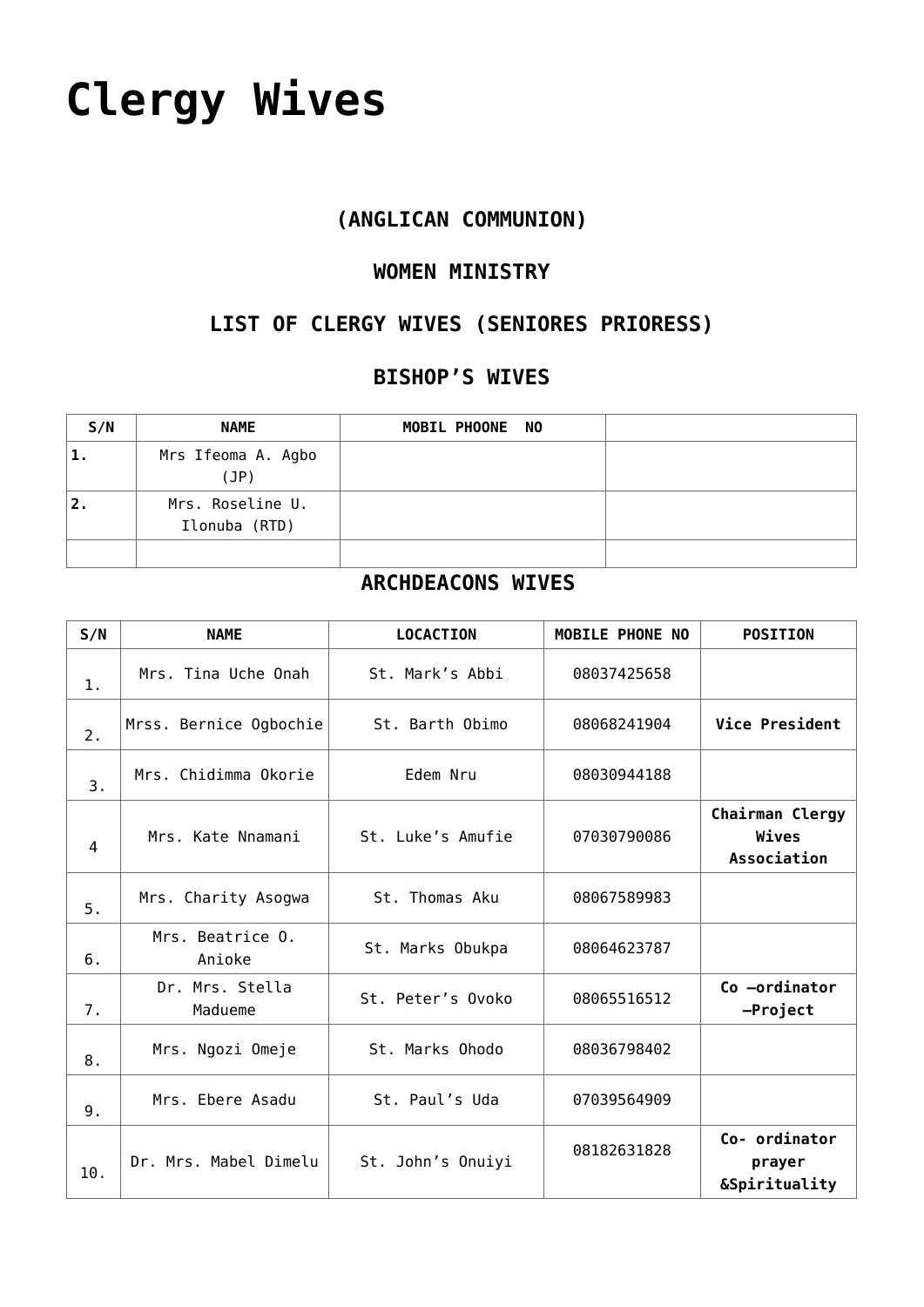| 11. | Hon.Dr.Mrs.Kay Onyechi | St. John's Edem Ani            | 08063288708 |                                                  |
|-----|------------------------|--------------------------------|-------------|--------------------------------------------------|
| 12. | Mrs. Chinasa H. Eze    | St. Mary's Opi                 | 07061393656 |                                                  |
| 13. | Mrs. Peace Ugwuanyi    | St. Stephen Eha-<br>Alumona    | 09037728350 |                                                  |
| 14. | Mrs. Helen Ugwuishiwu  | St. Stephen Umulokpa           | 08063686659 |                                                  |
| 15. | Mrs. Gladys Onah       | St. Paul's Cathedral<br>Nsukka | 07030299252 | Chairman<br>Conference<br><b>Plann.Committee</b> |
| 16. | Mrs. Ngozika Urama     | Emmanuel Church Unadu          | 07032287893 | M.U Worker                                       |
| 17. | Mrs. Azuka Ekpunaobi   | <b>USA</b>                     | 07033944724 | Co-ordinator<br>Medical Unit                     |
| 18. | Mrs. Florence Ugwu     | St. Barths Amachalla           | 08062972311 |                                                  |
| 19. | Mrs. Gladys Ugwuanyi   | <b>RTD</b>                     |             |                                                  |
| 20. | Mrs. Jane Ogbonna      | <b>RTD</b>                     | 08037717711 |                                                  |
| 21. |                        |                                |             |                                                  |
| 22. | Mrs. Gladys Odo        | <b>RTD</b>                     | 08051705661 |                                                  |
| 23. | Mrs. Beatrice Eze      | <b>RTD</b>                     |             |                                                  |
| 24. | Mrs. Theresa Onah      | <b>RTD</b>                     | 08060687265 |                                                  |

| S/N | <b>NAMES</b>          | <b>LOCATION</b>              | <b>MOBIL PHONE NO</b> | <b>POSITION</b> |
|-----|-----------------------|------------------------------|-----------------------|-----------------|
| 1.  | Mrs Amara s. Ugwu     | St. James Oba                |                       |                 |
| 2.  | Mrs Christiana Ezugwu |                              | 08058819240           |                 |
| 3.  | Kate Ayogu<br>Mrs     | St. Mary's Ikpuiga           | 08137293603           |                 |
| 4.  | Mrs. Theresa Ugwu     |                              | 08165455151           |                 |
| 5.  | Mrs. Joy Ijeudo       | Emmanuel church Alor-<br>Uno | 08064569121           |                 |
| 6.  | Mrs. Blessing N. Eze  | Ovoko                        | 08051574788           |                 |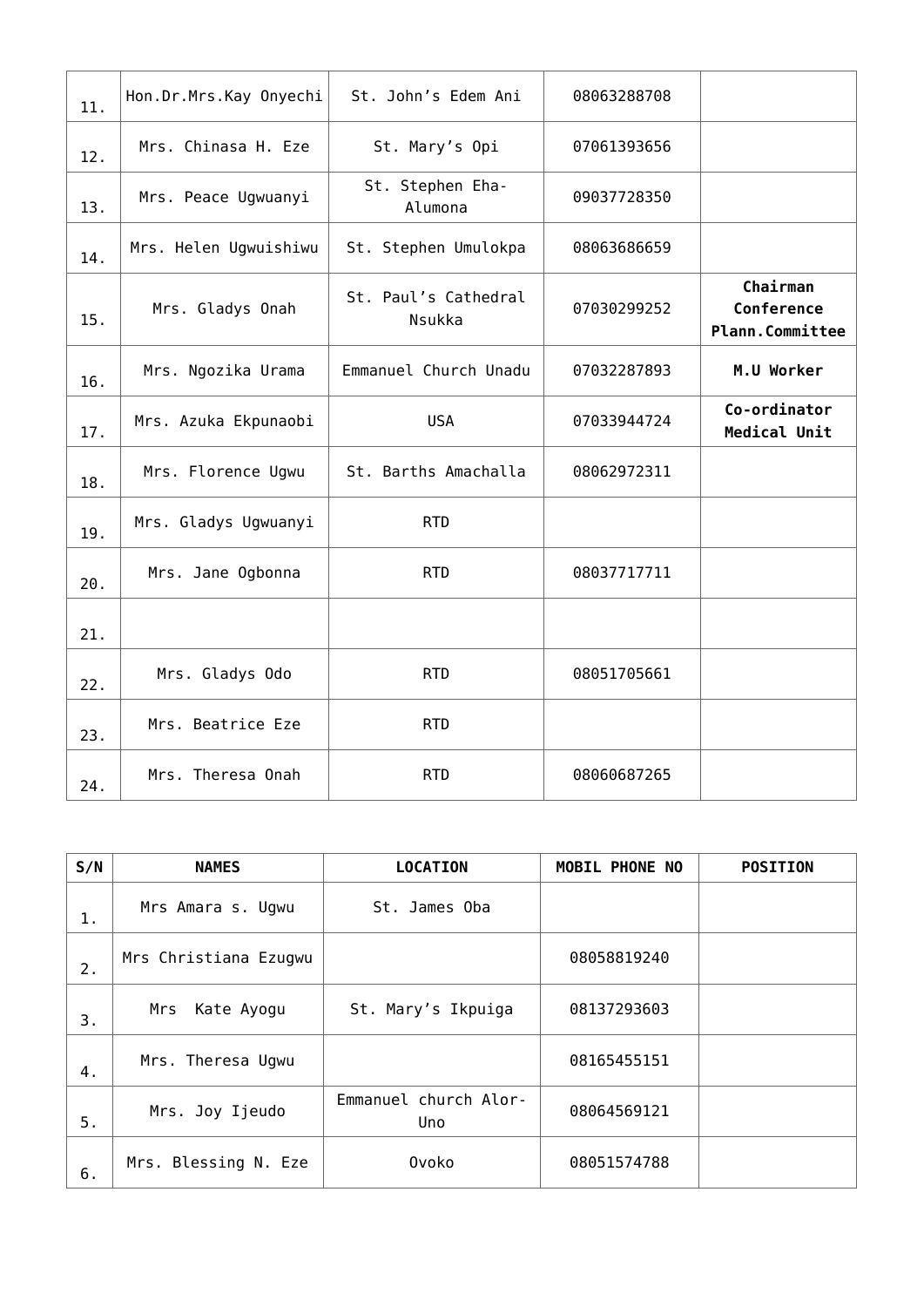| 7.  | Mrs. Vicrory Ikennadi | St. Mary Iheakpu-Awka | 08067017472  |                                 |
|-----|-----------------------|-----------------------|--------------|---------------------------------|
| 8.  | Mrs. Nkechi Ukwueze   |                       | 08059042532  |                                 |
| 9.  | Mrs. Oluchi Oga       | St. Peter's Olido     | 08068023846  |                                 |
| 10. | Mrs. Chinedu Ezea     | St. Luke's Nsukka     | 08037384155  |                                 |
| 11. | Mrs Blessing Eze      | All Sints, O/Afor     | 08062144028  | $G.G. Co-$<br>ordinator         |
| 12. | Mrs. Amaka Obeta      | St. Andrew's Ibagwa   | 07060787491  |                                 |
| 13. | Mrs. Ifeyinwa Obeta   | Ekwegbe               | 08036450553  |                                 |
| 14. | Mrs. Ngozi Obileke    | <b>RTD</b>            | 08050928601  |                                 |
| 15. | Mrs. Eunice Adibe     | Emma. Chr. Umujioha   |              |                                 |
| 16. | Mrs.Ijoma Ugwu        | <b>RTD</b>            | 08067104121  | Co- ordinator<br>Students' Unit |
| 17. | Mrs. Nkechi Idike     | <b>RTD</b>            | 080387736030 |                                 |
| 18. | Mrs. Patience Okoro   | <b>RTD</b>            |              |                                 |
| 19. | Mrs. Philomena Ogbaje | <b>RTD</b>            | 07030192051  |                                 |

## **OTHER PRIEST'S WIVES**

| S/N | <b>NAME</b>          | <b>LOCATION</b>                    | <b>MOBILE PHONE NO</b> | <b>POSITION</b> |
|-----|----------------------|------------------------------------|------------------------|-----------------|
| 1.  | Mrs.Hygenius Ugwu    | Chaplaincy<br>Army                 | 08034914580            |                 |
| 2.  | Mrs. Celestina Eze   | St. John's Onuiyi,<br>Nsukka       | 08022302551            |                 |
| 3.  | Mrs. Promise Ugwu    | Emma. Chr. Ede<br>-Enu, Ede Oballa | 08068474100            |                 |
| 4.  | Mrs Joy Ezenma       |                                    |                        |                 |
| 5.  | Mrs. Stella Eze      | Christ Chr. Mgboko Aku             | 08089986777            |                 |
| 6.  | Mrs. Evelyn I. Odo   |                                    | 08032792553            |                 |
| 7.  | Mrs. Mary Ugodu      | H.T.C. Idoha                       | 08069055273            |                 |
| 8.  | Mrs. Ifeoma Chukwuma | All Saints Ihe n'úlo               | 08030919998            |                 |
| 9.  | Mrs. Uchendu P. Odo  | Christ Chr. Umuogbo<br>Ekposhi     | 08068938909            |                 |
| 10. | Mrs. Nkechi Okwor    | Emma chr Ede Enu                   |                        |                 |
| 11. | Mrs. Precious Ogbu   | Christ Church Ujoma<br>Ozalla      |                        |                 |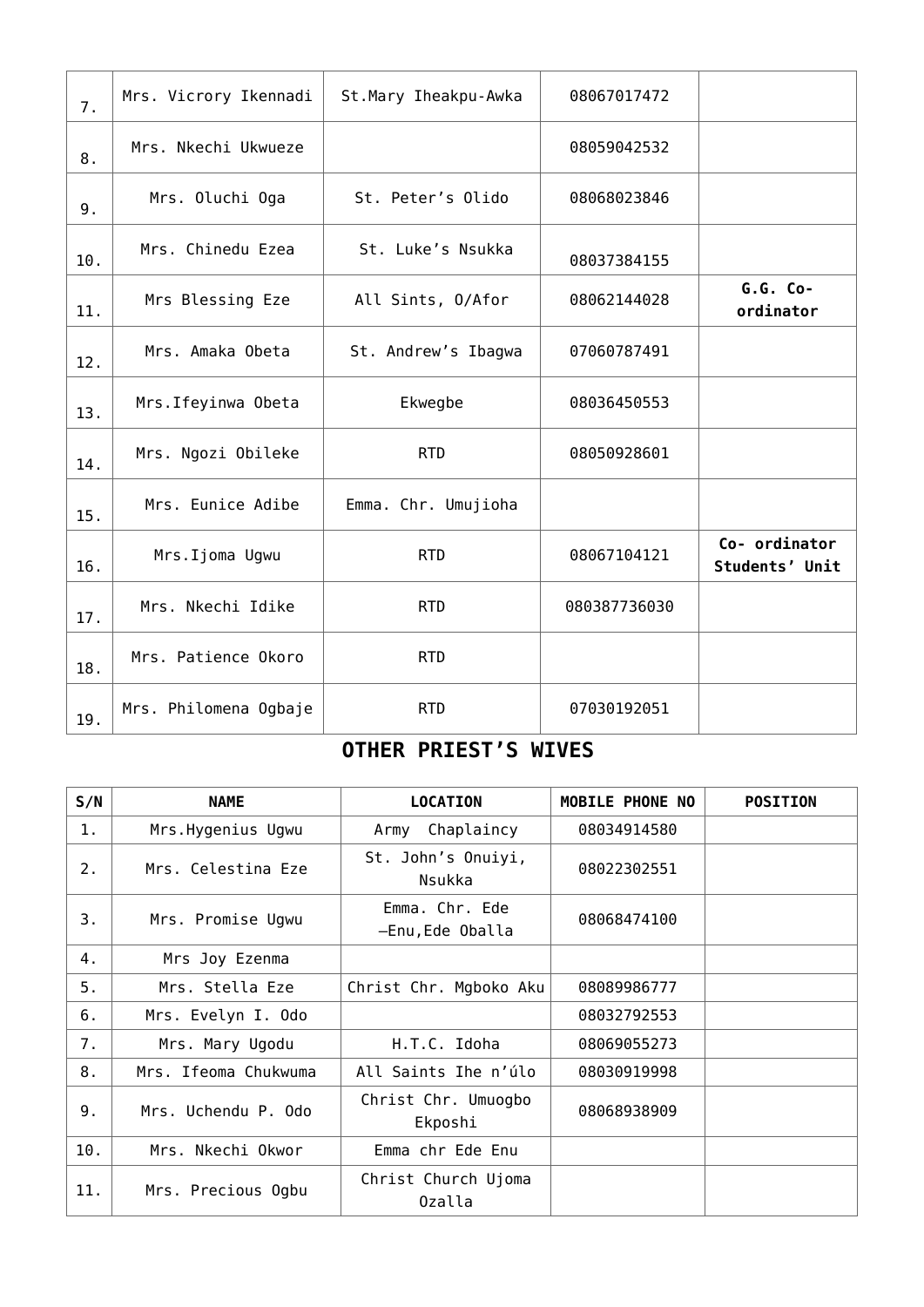| 12. | Mrs. Ifeyinwa Ude             |                               |             |                              |
|-----|-------------------------------|-------------------------------|-------------|------------------------------|
| 13. |                               |                               |             |                              |
| 14. | Mrs. Stella Ofoezie           | St. Peter's Idi Opi           | 08061200464 |                              |
| 15. | Mrs. Joy Nwani                |                               |             |                              |
| 16. | Mrs. Roseline Ali             | All Saints, Agu, Ibeje        | 08061272064 |                              |
| 17. | Mrs. Ruth Ezeja               |                               | 08032791662 |                              |
| 18. | Mrs. Amara                    |                               | 07034548839 |                              |
| 19. | Mrs. Philomina Nwede          | Christ church Opanda          | 08105438169 |                              |
| 20. | Mrs. Charity Uchendu          | St. Peter's Ajuona<br>Obimo   | 08056132695 |                              |
| 21. | Mrs. Ebele Ugwuanyi           | St John's Itchi               | 08037743925 |                              |
| 22. | Mrs. Ogechukwu Odezue         |                               | 07030580880 |                              |
| 23. | Mrs. Ogechukwu Okoye          | St. Paul's Nkpologwu          |             |                              |
| 24. | Mrs. Chekwube Ene             | St.John's Okpu - Orba         | 08038678515 |                              |
| 25. | Mrs. Ijeoma Ezugwu            | St. Barth's Ohodo             | 08063023173 |                              |
| 26. | Mrs. Obioma Okanya            | Police Chaplaincy             | 08039464984 |                              |
| 27. | Mrs. Precious Ogbu            | Christ Chr. Ujome<br>Ozalla   | 07034395677 |                              |
| 28. | Mrs. Evelyn Ezema             | St. John's Eburumiri          | 08130001048 |                              |
| 29. | Patience Ezema<br>Mrs.        | St. Paul's Amechienu          | 08139542039 |                              |
| 30. | Mrs. Amara Onodu              | St. Andrew's Ibagw -<br>Ani   | 08065544381 |                              |
| 31. | Mrs. Ebere Diara              |                               |             |                              |
| 32. | Mrs. Leticia Eleje            | A                             | 08076882567 |                              |
| 33. | Mrs. Chinwe Onah              |                               | 07034195701 |                              |
| 34. | Mrs. Amelia Ukwuoma           | St. Peter's Edem - Enu        | 07062636994 |                              |
| 35. | Mrs. Sabina Ify Ugwoke        | St. Matthew's Ohemje          | 07038295810 |                              |
| 36. | Mrs. Ruth Ogbodo              | Christ church Ezeani          | 08069099114 | Co-ordinator<br>Kitchen Unit |
| 37. | Mrs. Ngozi Onyeke             | St. Peter's Uzo-<br>Ego/Uburu | 08062828269 |                              |
| 38. | Mrs. Patience Idoko           | St. Barnabas, Eha<br>-Ndiagu  | 08065403685 |                              |
| 39. | Mrs.Oby Onah                  |                               | 08060630401 |                              |
| 40. | Mrs. Chioma Eze               | St. Philip's Umuida           | 07030316175 |                              |
| 41. | Mrs. Nkiru Ezike              | St. Stephen's<br>Umuezeavuru  | 08138666343 |                              |
| 42. | Mrs. Enuice Okoro             | All<br>Saints Chr.<br>Amalla  |             |                              |
| 43. | Mrs. Philomena<br>Chekwuemeka |                               | 08067964701 |                              |
| 44. | Mrs Ogechukwu Ikem            |                               |             |                              |
| 45. | Mrs. Obioma Mba               | Cathedral                     | 07068948808 |                              |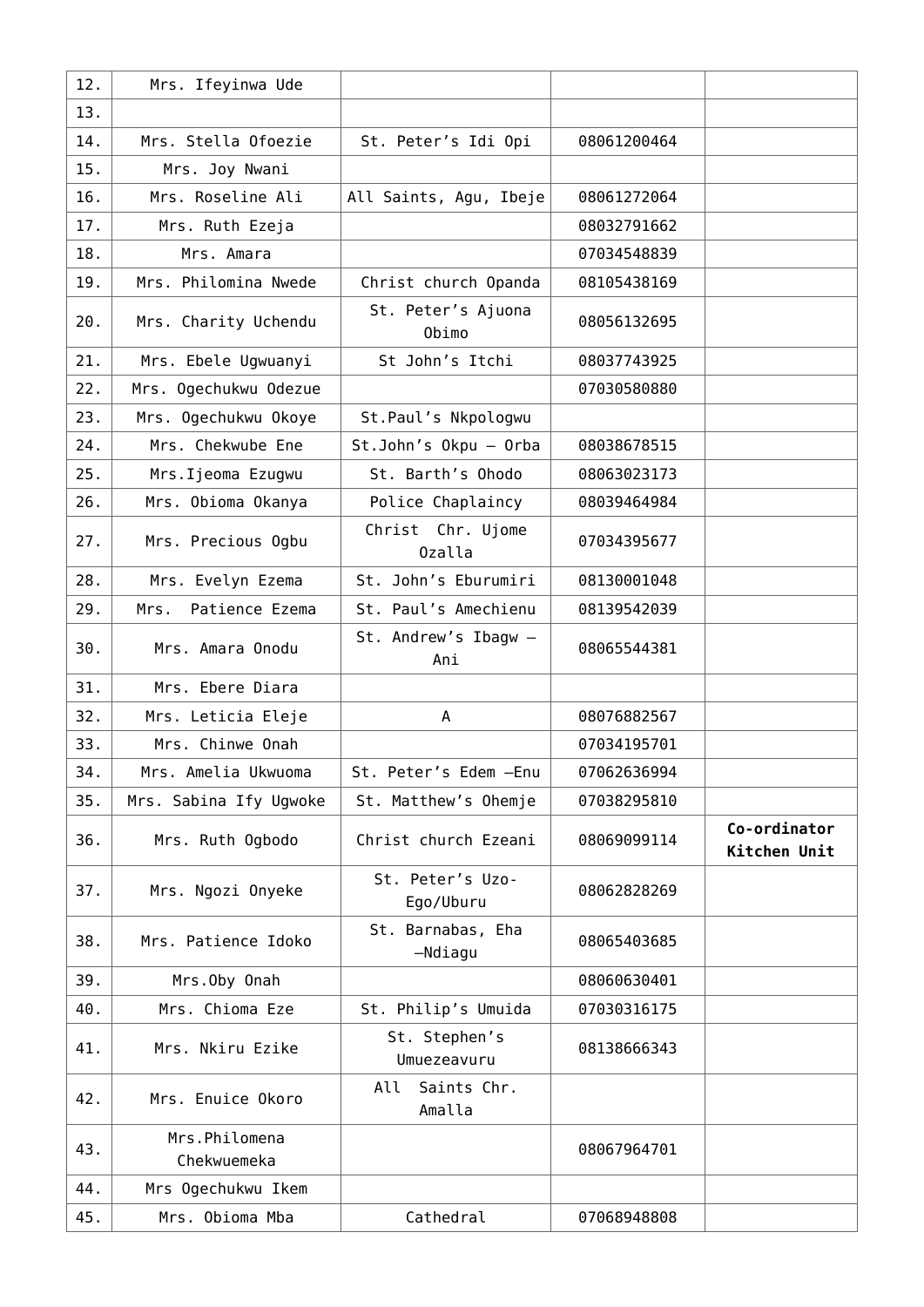| 46. | Prof. Mrs. Patience<br>Osadebe |                                              | 08037754851 |  |
|-----|--------------------------------|----------------------------------------------|-------------|--|
| 47. | Dr. Mrs. Uche Onyechie         |                                              | 08066794814 |  |
| 48. | Dr. Mrs. Chidinma Omeke        | St. Paul's Cath. Nsk                         | 08036611740 |  |
| 49. | Mrs. Modesta Okolo             | Ozalla                                       | 08067088950 |  |
| 50. | Mrs. Ifeyinwa Agbo             | Owere Obukpa                                 | 08068409509 |  |
| 51. | Mrs. Roseline Ogugua           |                                              | 08128953119 |  |
| 52. | Mrs. Nkechi Ogbuele            |                                              | 08034848429 |  |
| 53. | Mrs. Chinonyerem Okenyi        |                                              | 08036494107 |  |
| 54. | Mrs. Chinedu Odo               |                                              |             |  |
| 55. | Mrs. Chinenye Oko              |                                              | 07033157861 |  |
| 56. | Mrs. Ginika Ugwoke             |                                              | 08063066215 |  |
| 57. | Mrs. Comfort Agbo              |                                              | 07060619596 |  |
| 58. | Mrs. Ngozi E.Ogbu              | St. Luke's<br>Sec.Sch.Ekposhi<br>Enugu-Ezike | 07062656847 |  |
| 59. | Mrs. Angelina Omeje            |                                              | 08128949918 |  |
| 60. | Mrs. Rachael Okwor             |                                              | 08151412436 |  |
| 61. | Mrs.Helen Nwaobi               |                                              | 07039635488 |  |
| 62. | Mrs.Evelyn Ogbochie            | St. Philip's Opi Agu                         | 08060197998 |  |
| 63. | Mrs. Confidence Ezeobeta       |                                              | 07082985373 |  |
| 64. | Mrs. Victoria Ezema            |                                              | 08065350346 |  |
| 65. | Mrs. Cecilia Eze               | St. John's Isiugwu                           | 08124081943 |  |
| 66. | Mrs.Confort Ezechi             | St. John's Akwari                            | 07069721434 |  |
| 67. | Mrs. Ngozi R.Eze               | Emma. Chr. Ochima                            | 07069577249 |  |
| 68. | Mrs. Helen Ike                 |                                              | 07068004929 |  |
| 69. | Mrs. Precious Dike             | Okpuje                                       | 08067920900 |  |
| 70. | Mrs. Daniel Abah               | Ogurugu                                      |             |  |
| 71. | Mrs. Ebele OrjiOnuiyi          |                                              | 08131224814 |  |
| 72. | Mrs. Ginika Eze                | St.Matthew Ejuona<br>obukpa                  | 07060786642 |  |
| 73. | Mrs. Joy Ozulu                 | Ugbaike                                      | 08038838220 |  |
| 74. | Mrs. Chika Isiwu               | Cathedral                                    |             |  |
| 75. | Mrs. Abigail Eze               |                                              |             |  |
| 76. | Mrs. Kate Chinasa Amoke        | Imilike uno                                  |             |  |
| 77. | Mrs. Levi Odoabuchi<br>Omeje   | Ijekpe                                       |             |  |
| 78. |                                |                                              |             |  |
| 79. | Mrs. Chris Ajibo               | Ochima                                       |             |  |
| 80. | Mrs. Chukwudi Elejere          | Igbelle                                      |             |  |
| 81. | Mrs. Adolphus Nwachukwu        |                                              |             |  |
| 82. | Mrs. Samuel Olinya             |                                              |             |  |